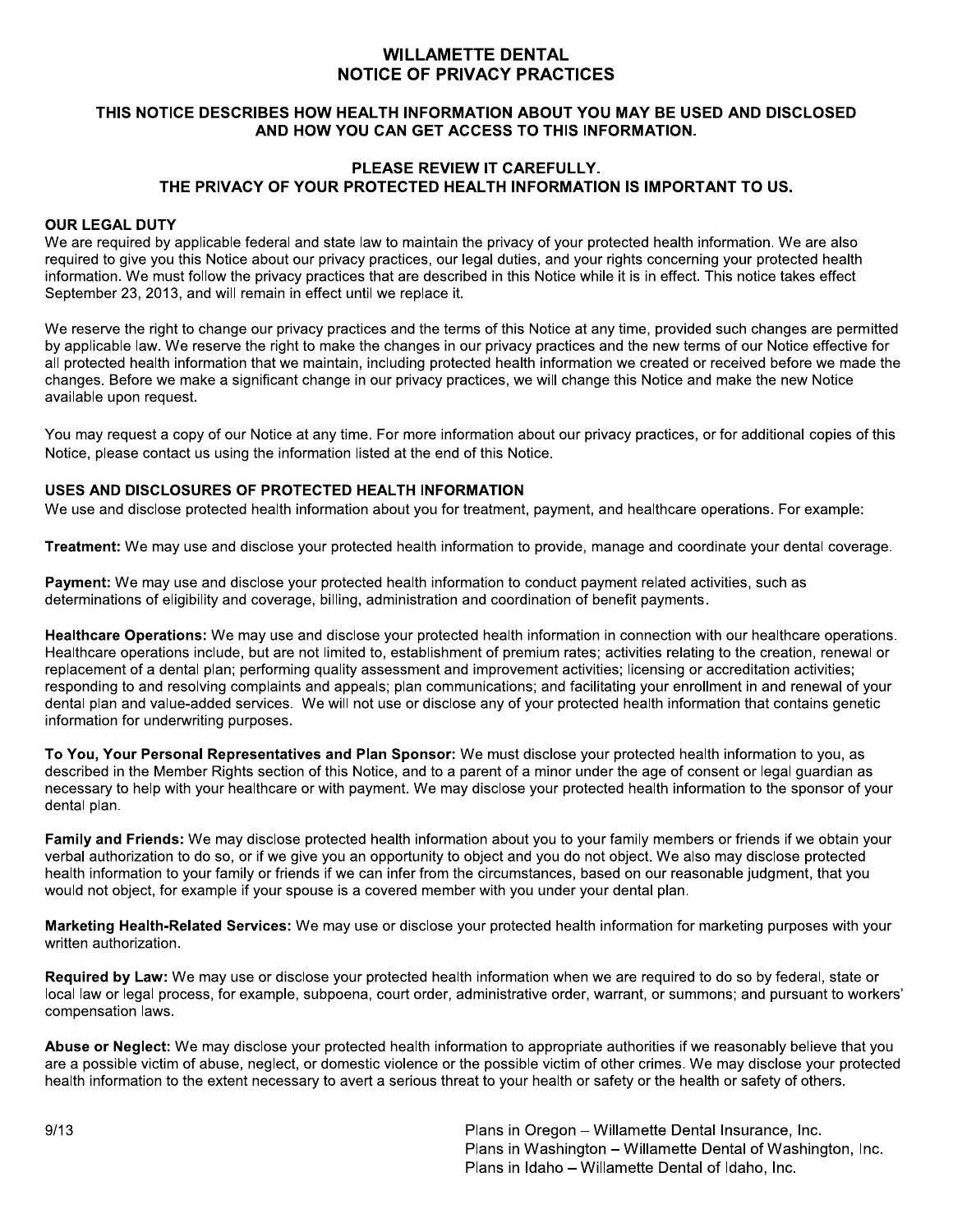Plan Sponsors: If your coverage is through an employer sponsored dental plan, we may disclose certain protected health information to the plan sponsor or its authorized representative(s) to perform plan administration functions.

Governmental Officials and Law Enforcement: We may disclose to authorized governmental officials protected health information required for lawful investigation; military authorities, the protected health information of Armed Forces personnel; and a correctional institution or law enforcement officials having lawful custody of protected health information of an inmate or patient under certain circumstances.

Authorizations: Other uses and disclosures of your protected health information will be made only with your, or your Personal Representative's, written authorization. You may revoke such authorization at any time by written request, but we cannot take back any uses or disclosures already made with your permission.

#### **MEMBER RIGHTS**

Access: You have the right to look at or get copies of your protected health information, with limited exceptions. You must request access by sending us a letter to the address at the end of this Notice. We will charge you a reasonable cost-based fee for expenses such as copies, postage and staff time. If you request an alternative format that we can practicably provide, we will charge a costbased fee for providing your protected health information in that format. If you prefer, we will prepare a summary or an explanation of your protected health information for a fee. Contact us using the information listed at the end of this Notice for a full explanation of our fee structure.

Disclosure Accounting: You have the right to receive a list of instances in which we or our business associates disclosed your protected health information for purposes, other than treatment, payment, healthcare operations and certain other activities, for the last 6 years, but not before September 23, 2007. If you request this accounting more than once in a 12-month period, we may charge you a reasonable, cost-based fee for responding to these additional requests.

Restriction: You have the right to request in writing that we place additional restrictions on our use or disclosure of your protected health information. We are not required to agree to these additional restrictions, but if we do, we will abide by our agreement (except in an emergency).

Alternative Communication: You have the right to request that we communicate with you about your protected health information by alternative means or to alternative locations. You must make your request in writing. Your request must specify the alternative means or location, and provide satisfactory explanation how account information will be handled under the alternative means or location you request.

Amendment: You have the right to request that we amend your protected health information. Your request must be in writing, and it must explain why the information should be amended. We may deny your request under certain circumstances.

Breach Notification: You have the right to receive notice if the security of your unsecured protected health information is breached.

Electronic Notice: If you receive this Notice on our Web site or by electronic mail (e-mail), you are entitled to receive a paper copy of this Notice upon request.

#### **QUESTIONS AND COMPLAINTS**

If you want more information about our privacy practices or have questions or concerns, please contact us.

If you are concerned that we may have violated your privacy rights, or you disagree with a decision we made about access to your protected health information or in response to a request you made to amend or restrict the use or disclosure of your protected health information or to have us communicate with you by alternative means or at alternative locations, you may complain to us using the contact information listed at the end of this Notice. You also may submit a written complaint to the U.S. Department of Health and Human Services. We will provide you with the address to file your complaint with the U.S. Department of Health and Human Services upon request.

We support your right to the privacy of your protected health information. You will not be penalized in any way if you choose to file a complaint with us or with the U.S. Department of Health and Human Services.

| Member Rights | Willamette Dental Member Services | Complaints: | Willamette Dental Privacy Officer |
|---------------|-----------------------------------|-------------|-----------------------------------|
| Information:  | 6950 NE Campus Way                |             | 6950 NE Campus Way                |
|               | Hillsboro, Oregon 97124           |             | Hillsboro, Oregon 97124           |
|               | (855) 433-6825, Option 3          |             | (855) 433-6825                    |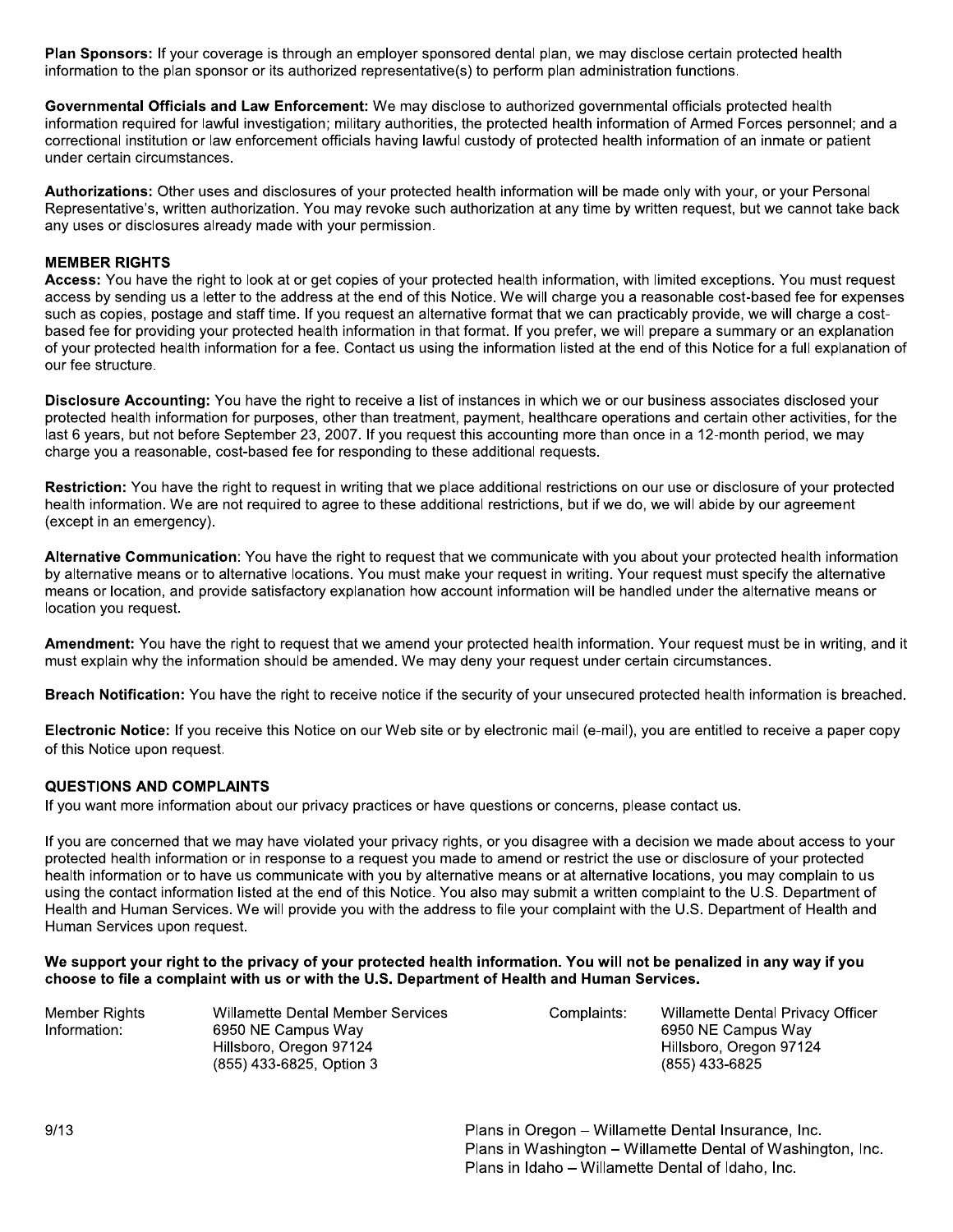# **Non-discrimination Statement**

Willamette Dental Group complies with applicable Federal civil rights laws and does not discriminate on the basis of race, color, national origin, age, disability, or sex. Willamette Dental Group does not exclude people or treat them differently because of race, color, national origin, age, disability, or sex.

Willamette Dental Group:

- Provides free aids and services to people with disabilities to communicate effectively with us, such as:
	- $\circ$  Qualified sign language interpreters
	- $\circ$  Written information in other formats (large print, audio, accessible electronic formats, other formats)
- Provides free language services to people whose primary language is not English, such as:
	- $\circ$  Qualified interpreters
	- $\circ$  Information written in other languages

If you need these services, contact 1-855-433-6825.

If you believe that Willamette Dental Group has failed to provide these services or discriminated in another way on the basis of race, color, national origin, age, disability, or sex, you can file a grievance with:

Member Services Department, 6950 NE Campus Way Hillsboro, Oregon 97124 1-855-433-6825 Fax 503-952-2684 memberservices@willamettedental.com

You can file a grievance in person or by mail, fax, or email. If you need help filing a grievance, the Member Services Department is available to help you.

You can also file a civil rights complaint with the U.S. Department of Health and Human Services, Office for Civil Rights, electronically through the Office for Civil Rights Complaint Portal, available at https://ocrportal.hhs.gov/ocr/portal/lobby.jsf, or by mail or phone at:

U.S. Department of Health and Human Services 200 Independence Avenue, SW Room 509F, HHH Building Washington, D.C. 20201 1-800-368-1019, 800-537-7697 (TDD)

Complaint forms are available at http://www.hhs.gov/ocr/office/file/index.html.